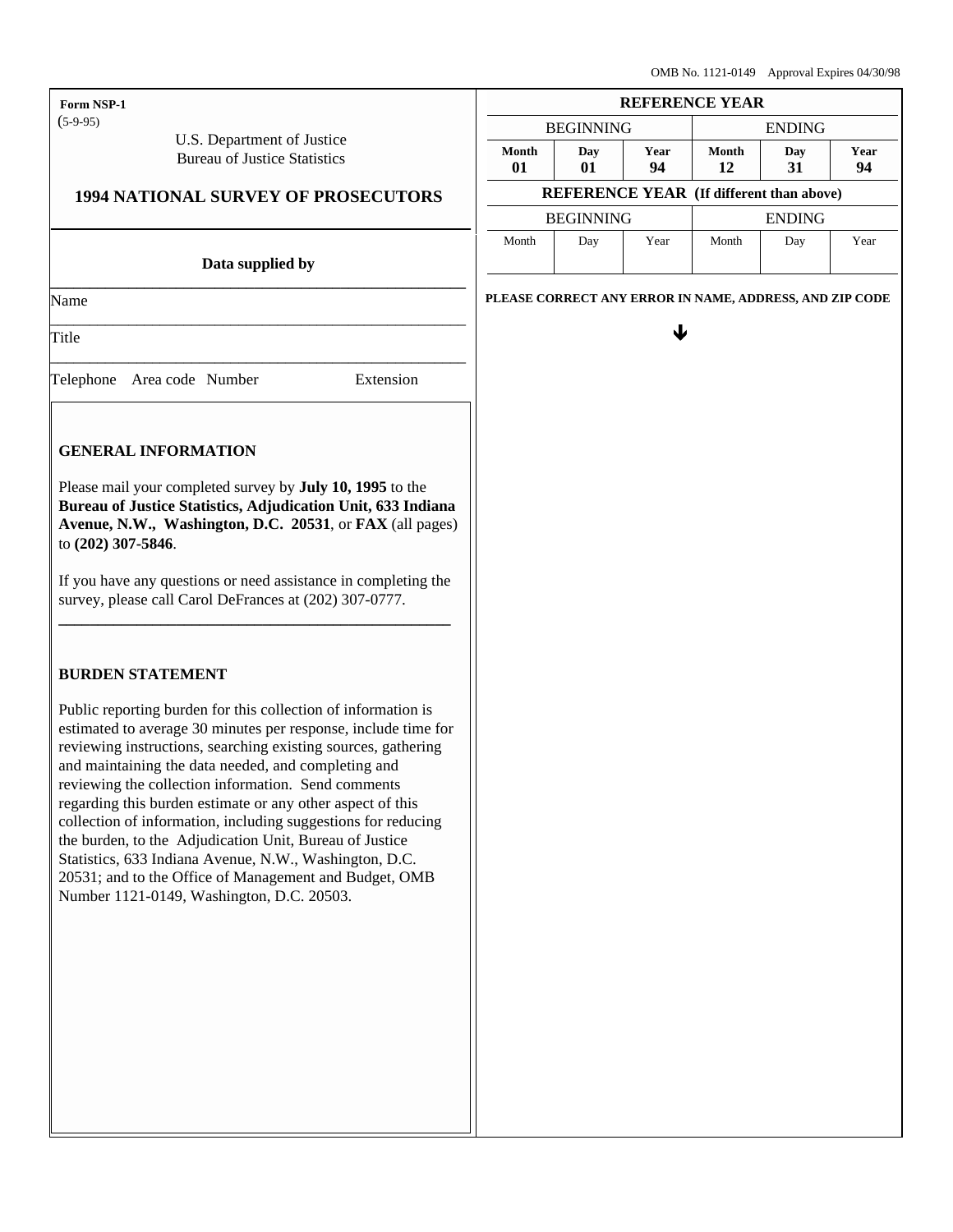# **NATIONAL SURVEY OF PROSECUTORS**

# **GENERAL INSTRUCTIONS TERMINOLOGY**

Be sure that, except when otherwise specified, your answers relate specifically to--

- **a. Felony prosecution only-**-Include juveniles prosecuted in criminal court.
- **b. Your entire prosecutorial district-**-If your district includes more than one county, respond for the entire district.
- **c. Reference year-**-Answer all questions as they apply during the reference period (January 1, 1994, through December 31, 1994). If you can only respond for a different 12-month period , indicate that 1 year period in the space provided under "reference year" on the front cover of the questionnaire.
- **d. Precise numbers, when possible-**-If a question asks for a number that you must estimate, mark an asterisk (\*) next to your answer.

Use the following definitions when completing this questionnaire.

- **Chief prosecutor-**-Refers to the head of the prosecutorial district, typically the elected or State-appointed official.
- **Assistant prosecutor--**Refers to anyone who is a full- or part-time employee of the chief prosecutor, who is licensed to practice law and who litigates cases. Excludes attorneys in non-litigating positions.
- **Felony-**-Depends on how the term is defined by the laws of your State. If this term is not used in your State, please interpret "felony" to mean any case in which the defendant, if convicted, could be sentenced to one year or more in a State prison facility.
- In questions relating to frequency, the words ROUTINELY, NORMALLY, etc., can be interpreted to mean "in a majority of cases." Unless specified, mark the single answer which best applies to your jurisdiction.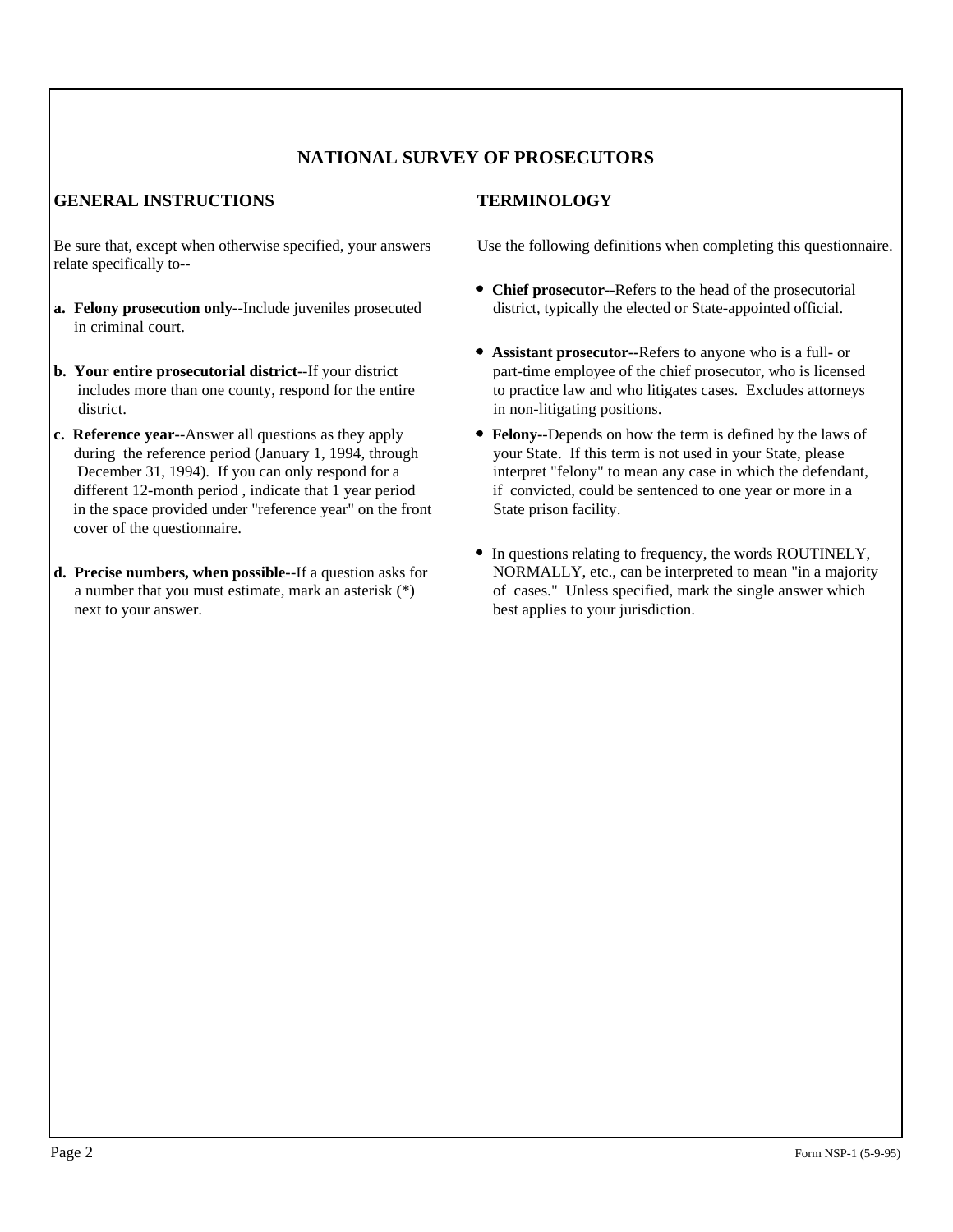| <b>Section A GENERAL INFORMATION</b><br>1. According to BJS information, your prosecutorial district is<br>comprised of the following counties for which your office<br>had felony prosecution responsibility. Please indicate any<br>changes below by adding or deleting as necessary.                                                                                                                                                   | 4. In 1994, did your office prosecute any new categories of<br>offenses involving firearms based on criminal laws passed<br>by the State legislature in the past 3 years?<br>Mark $(X)$ all that apply<br>$\square$ Possession of a prohibited type of firearm<br>$\square$ Possession of a firearm by a convicted felon<br>$\square$ Possession of a firearm by a juvenile<br>□Sale of a prohibited type of firearm<br>$\square$ Sale of a firearm to a juvenile<br>$\Box$ Attempted purchase of a firearm by a prohibited<br>person<br>$\Box$ Other--specify:        |
|-------------------------------------------------------------------------------------------------------------------------------------------------------------------------------------------------------------------------------------------------------------------------------------------------------------------------------------------------------------------------------------------------------------------------------------------|------------------------------------------------------------------------------------------------------------------------------------------------------------------------------------------------------------------------------------------------------------------------------------------------------------------------------------------------------------------------------------------------------------------------------------------------------------------------------------------------------------------------------------------------------------------------|
| 2. In addition to felony cases, does your office have<br>responsibility for or jurisdiction over any of the following?                                                                                                                                                                                                                                                                                                                    | $\Box$ Did not prosecute any new categories of firearm<br>offenses                                                                                                                                                                                                                                                                                                                                                                                                                                                                                                     |
| Mark $(X)$ all that apply                                                                                                                                                                                                                                                                                                                                                                                                                 | <b>Section C METHODS OF FELONY PROSECUTION</b><br>Answers should refer only to the reference year.                                                                                                                                                                                                                                                                                                                                                                                                                                                                     |
| $\Box$ Misdemeanor cases<br>$\Box$ Traffic violations (excluding driving while intoxicated<br>and hit-and-run accidents)<br>$\Box$ Child-support enforcement<br>$\Box$ Represent government in civil lawsuits                                                                                                                                                                                                                             | 5. Does your jurisdiction have a separate, specialized drug<br>court for processing drug-involved offenders?<br>$\square$ No<br>$\Box$ Yes                                                                                                                                                                                                                                                                                                                                                                                                                             |
| <b>Section B SPECIAL CATEGORIES OF FELONY</b><br><b>PROSECUTIONS</b><br>Answers should refer only to the reference year.                                                                                                                                                                                                                                                                                                                  | 6. Does the prosecutor's office use any of the following<br>methods of prosecution?                                                                                                                                                                                                                                                                                                                                                                                                                                                                                    |
| 3. Did your office prosecute any of the following types of<br>felony offenses?                                                                                                                                                                                                                                                                                                                                                            | Mark $(X)$ all that apply                                                                                                                                                                                                                                                                                                                                                                                                                                                                                                                                              |
| Mark $(X)$ all that apply<br>$\Box$ Gang membership<br>$\Box$ Hate crime<br>$\Box$ Domestic violence<br>$\Box$ Elder abuse<br>$\Box$ Stalking<br>$\Box$ Child abuse<br>$\Box$ HIV exposure<br>$\Box$ Computer fraud or tampering<br>$\Box$ Environmental pollution<br>$\Box$ Health care fraud<br>$\Box$ Bank and thrift fraud<br>$\Box$ Parental abduction of children<br>$\Box$ Nonpayment of child support<br>$\Box$ None of the above | $\Box$ Deferred prosecution (such as probation before<br>judgment or adjudication withheld)<br>$\Box$ Diversion of first-time offenders<br>$\Box$ Probation revocation in lieu of new prosecution<br>$\Box$ Vertical prosecution ("Vertical" means the attorney<br>stays with the case through all phases of<br>prosecution)--Specify the kinds of cases handled<br>by vertical prosecution.<br>$\Box$ Other--specify:<br>7. Are any prosecutors in your office cross-designated to<br>prosecute cases in Federal court?<br>$\Box$ No--Skip to Section D<br>$\Box$ Yes |

l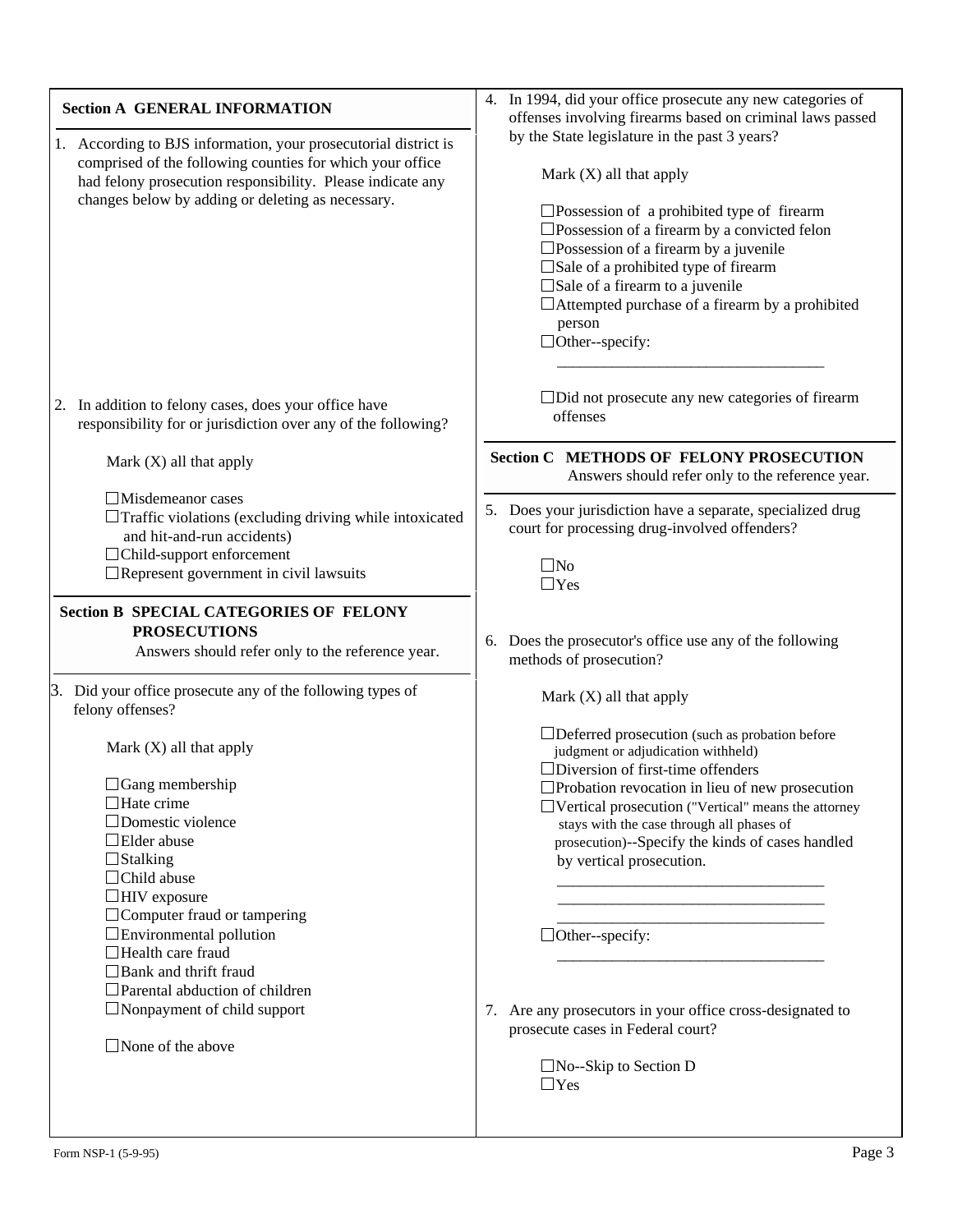| 8. In 1994, did your office prosecute any cases in Federal court?                       | <b>Section E INTERMEDIATE SANCTIONS</b>                                                                         |  |
|-----------------------------------------------------------------------------------------|-----------------------------------------------------------------------------------------------------------------|--|
| $\Box$ No--Skip to Section D                                                            | Answers should refer only to the reference year.                                                                |  |
| $\Box$<br>Yes--Please provide information on the following:                             | Note: Count as "intermediate sanctions" any sentences other                                                     |  |
| Mark $(X)$ all that apply for each item in this section                                 | than incarceration or traditional probation.                                                                    |  |
| a. Type of cases prosecuted in Federal court<br>$\Box$ Career criminal                  | 10. Does the felony court in your jurisdiction use any of the<br>following intermediate sanctions in sentences? |  |
| $\Box$ Drug<br>$\Box$ Environmental crime                                               | Mark $(X)$ all that apply                                                                                       |  |
| $\Box$ Firearm                                                                          | $\Box$ House arrest                                                                                             |  |
| $\Box$ Gang-related                                                                     | $\Box$ Electronic monitoring                                                                                    |  |
| $\Box$ Organized crime                                                                  | $\Box$ Boot camp                                                                                                |  |
| $\Box$ White-collar crime                                                               | $\square$ Work release                                                                                          |  |
| $\Box$ Other--specify:                                                                  | $\Box$ Drug rehabilitation                                                                                      |  |
|                                                                                         | $\Box$ Alcohol rehabilitation                                                                                   |  |
| b. Reason(s) cases were prosecuted in Federal court                                     | $\Box$ Counseling/therapy                                                                                       |  |
| □Stiffer Federal penalties                                                              | $\Box$ Community service                                                                                        |  |
| $\Box$ Nature of case crossed jurisdictional boundaries                                 | $\Box$ Fine without incarceration                                                                               |  |
| $\Box$ Needed special methods to gather evidence (e.g.,                                 | $\Box$ Day fines                                                                                                |  |
| wiretap or electronic surveillance)                                                     | $\Box$ Restitution without incarceration                                                                        |  |
| $\Box$ Federal authorities had better investigative                                     | $\Box$ Victim-offender reconciliation                                                                           |  |
| capabilities                                                                            | $\Box$ Intensive supervision probation<br>$\Box$ Day reporting center                                           |  |
| $\square$ Evidentiary requirements were lower for Federal                               | $\Box$ Community diversion                                                                                      |  |
| proceeding                                                                              |                                                                                                                 |  |
| $\Box$ Other--specify:                                                                  | $\Box$ None of the above                                                                                        |  |
| <b>Section D EVIDENCE USED IN TRIALS</b>                                                | <b>Section F PROBLEM CASES</b>                                                                                  |  |
| Answers should refer only to the reference year.                                        | Answer should refer only to the reference year.                                                                 |  |
| 9. Did any felony trial cases include use of the following?                             | 11. Did any felony cases prosecuted by your office have the<br>following problems?                              |  |
| Mark $(X)$ all that apply                                                               | Mark $(X)$ all that apply for each item in this section                                                         |  |
| $\square$ DNA evidence                                                                  |                                                                                                                 |  |
| $\Box$ Videotaped evidence                                                              | a. Declined, diverted, or deferred because of--                                                                 |  |
| $\Box$ Child witness under age 12                                                       | $\Box$ Victim reluctance                                                                                        |  |
| $\square$ Expert witness for the defense                                                | $\Box$ Witness reluctance                                                                                       |  |
| $\square$ Expert witness for the prosecution<br>□ Testimony via remote phone/video link | Victim Witness<br>Reasons for this reluctance:                                                                  |  |
| $\Box$ Polygraph tests<br>$\square$ Evidence obtained by wiretap                        | Fear of reprisal                                                                                                |  |
| $\Box$ 911 audiotapes                                                                   | Threats against victim/witness                                                                                  |  |
| $\Box$ None of the above                                                                | Threats against family members                                                                                  |  |
|                                                                                         | Distrust of law enforcement                                                                                     |  |
|                                                                                         | Other--specify:                                                                                                 |  |
|                                                                                         |                                                                                                                 |  |
|                                                                                         |                                                                                                                 |  |
|                                                                                         |                                                                                                                 |  |
|                                                                                         |                                                                                                                 |  |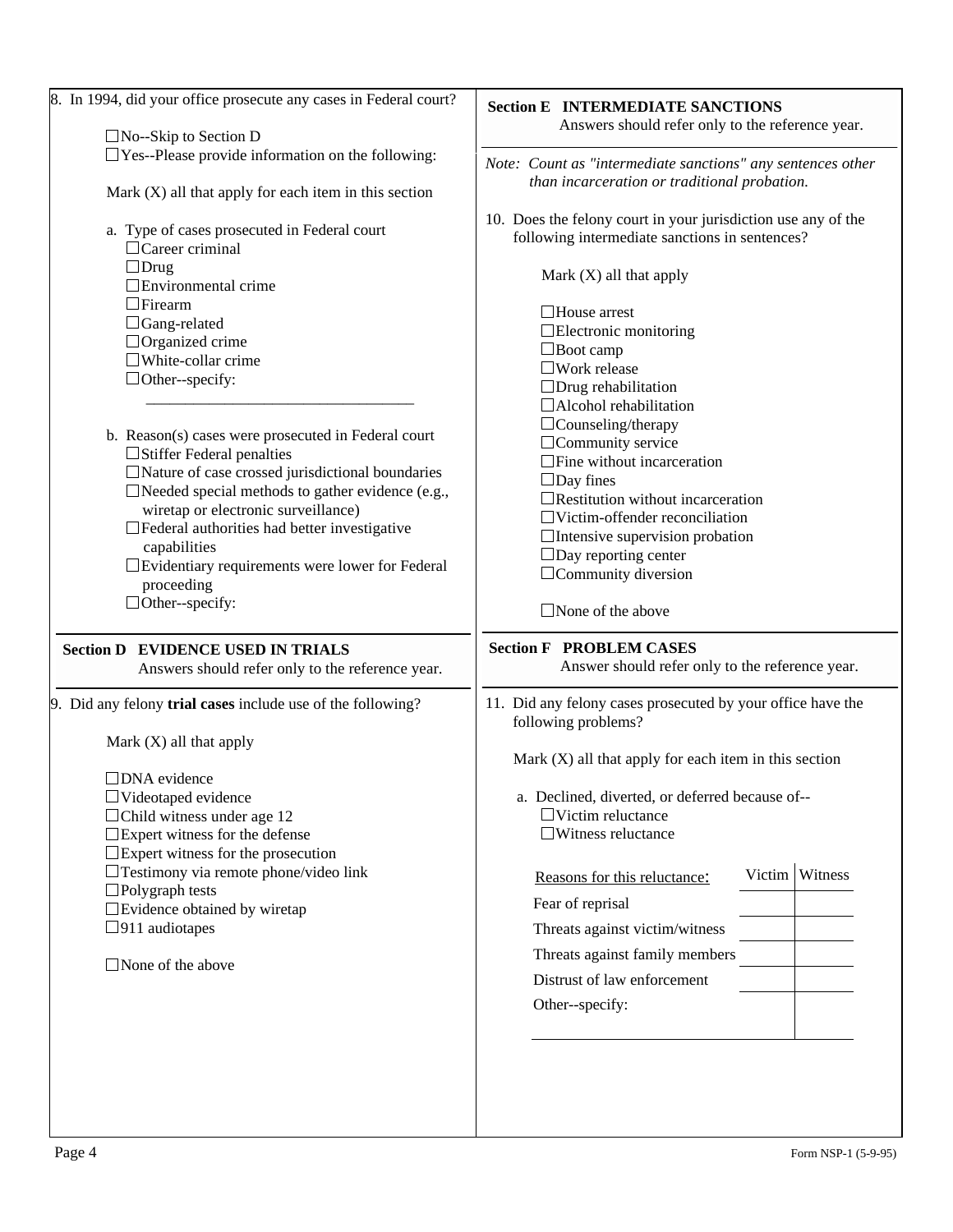Unavailability of prosecution witnesses Language barrier c. Trial date re-scheduled because of unavailability of witness for-- Defense **Prosecution**  d. Involved--  $\Box$  Writ of extradition filed by another State  $\Box$ Writ of extradition filed in another State  $\Box$  Petition of writ of habeas corpus filed by an inmate of a jail or prison e. None of the above problems *Note: In items 12-13, "member" refers to the chief prosecutor, assistant prosecutors, and staff investigators.*  12. **Threats and assaults** a. In 1994, did any member of the prosecutor's office receive any work-related threats or assaults?  $\Box$ No--Skip to item 13  $\Box$  Yes--Mark (X) all that apply At least one: Chief prosecutor Assistant prosecutors Investigators **Staff** Threatening call Threatening letter Face-to-face threat Battery/Assault Other--specify:  $\overline{\phantom{a}}$  , and the contract of the contract of the contract of the contract of the contract of the contract of the contract of the contract of the contract of the contract of the contract of the contract of the contrac 13. **Security**  $\Box$ No  $\Box$ No Form NSP-1 (5-9-95) Page 5 **Section G PERSONAL RISKS ASSOCIATED WITH THE ROLE OF THE PROSECUTOR**  Answers should refer only to reference year.

 b. Dismissed by the court because of-- Search and seizure problems

Defense of double jeopardy

 $\Box$ Speedy trial  $\square$  Self-incrimination  $\Box$ Right to counsel

b. Who committed these threats and/or assaults?

Mark (X) all that apply

Adult offender Juvenile offender  $\Box$  Family member(s) of defendant  $\Box$  Family member(s) of victim  $\Box$ Friend(s) of defendant  $\Box$ Friend(s) of victim □Other--specify:

Unknown

 a. Were any of the following security measures used for protection of the prosecutor's office?

Mark (X) all that apply

□Police protection  $\Box$ Building guards Electronic surveillance □Metal detectors Electronic security systems

None of the above

 b. In 1994, was any member of the prosecutor's office authorized to carry a firearm in response to work-related threats or assaults?

 $\Box$ Yes--Mark (X) all that apply

□Chief prosecutor Assistant prosecutors  $\Box$ Staff investigators

 c. Does any member of the prosecutor's office carry a firearm for personal security?

 $\Box$  Yes--Mark (X) all that apply

□Chief prosecutor Assistant prosecutors  $\Box$ Staff investigators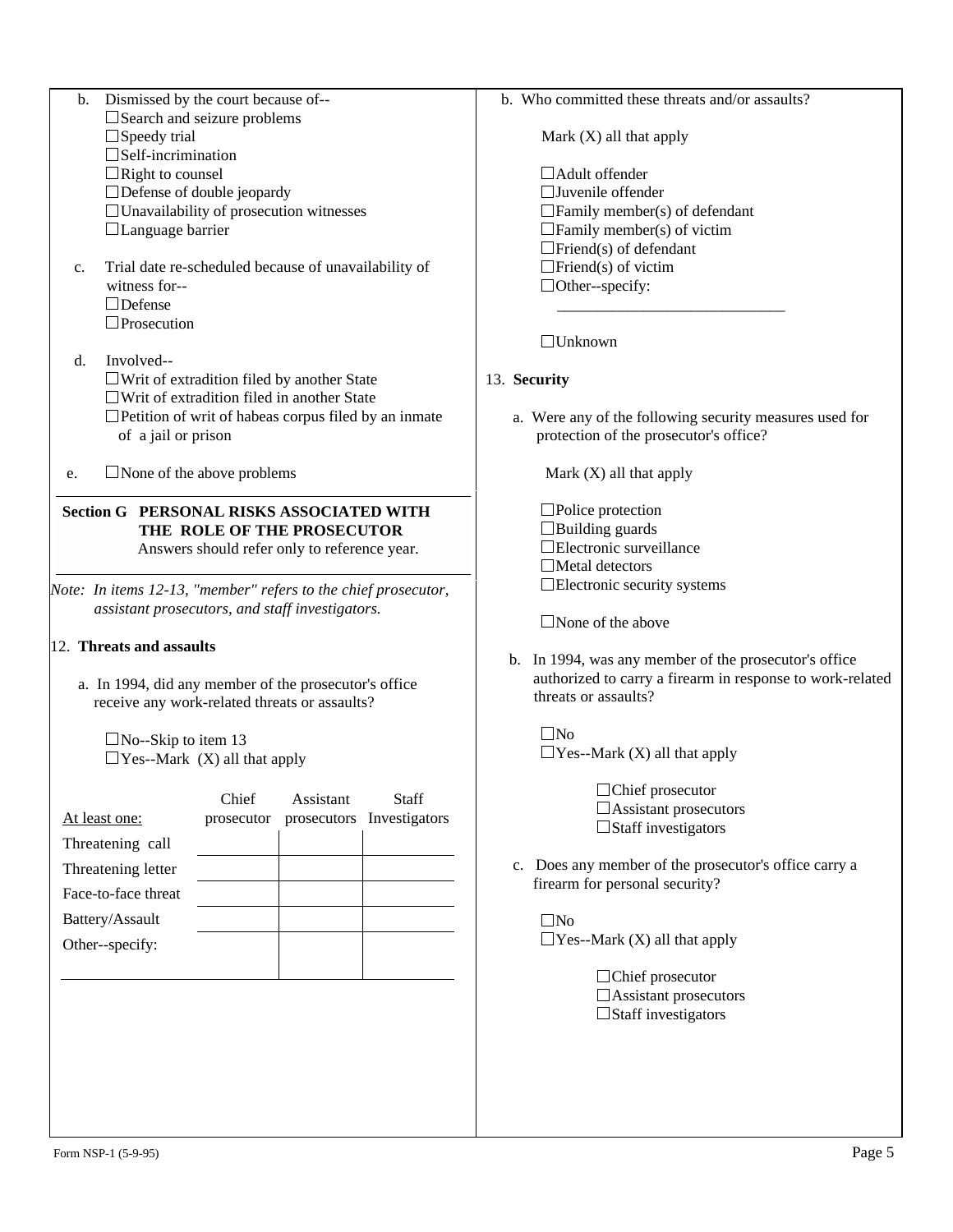| d. Was any member of the prosecutor's office provided                                                                                                                                                                                                                                                         | b. Was at least one of these lawsuits filed in response to a                                                                                                              |  |  |
|---------------------------------------------------------------------------------------------------------------------------------------------------------------------------------------------------------------------------------------------------------------------------------------------------------------|---------------------------------------------------------------------------------------------------------------------------------------------------------------------------|--|--|
| personal police protection as a result of work-related<br>threats or assaults?                                                                                                                                                                                                                                | pretrial or post-conviction action by a member of the<br>prosecutor's office?                                                                                             |  |  |
| $\square$ No<br>$\Box$ Yes--Mark (X) all that apply                                                                                                                                                                                                                                                           | $\square$ No<br>$\Box$ Yes--Against which member(s)                                                                                                                       |  |  |
| $\Box$ Chief prosecutor<br>$\Box$ Assistant prosecutors<br>$\Box$ Staff investigators                                                                                                                                                                                                                         | Mark $(X)$ all that apply<br>$\Box$ Chief prosecutor                                                                                                                      |  |  |
| <b>Section H CIVIL ACTIONS AGAINST PROSECUTORS</b><br>Answers should refer only to the reference year.                                                                                                                                                                                                        | $\Box$ Assistant prosecutors<br>$\Box$ Staff investigators<br>$\Box$ Other--specify:                                                                                      |  |  |
| Note: In items 14-15, "member" refers to the chief prosecutor,<br>assistant prosecutors, staff investigators, or any other<br>professional staff.<br>14. Does any member of the prosecutor's office have personal<br>liability insurance for protection in civil lawsuits related to<br>prosecutorial duties? | 16. Does the prosecutor's office have an internal written policy<br>regarding a civil action filed against a member?<br>$\square$ No<br>$\Box$ Yes                        |  |  |
| $\Box$ No--Skip to item 15<br>$\Box$ Yes--Mark (X) all that apply                                                                                                                                                                                                                                             | <b>Section I CRIMINAL DEFENSE OF INDIGENT</b><br><b>OFFENDERS</b><br>Answer should refer only to the reference year.                                                      |  |  |
| $\Box$ Chief prosecutor<br>$\Box$ Assistant prosecutors<br>$\Box$ Staff investigators<br>$\Box$ Other--specify:                                                                                                                                                                                               | 17a. What types of indigent defense delivery systems are<br>used in your jurisdiction?<br>Mark $(X)$ all that apply                                                       |  |  |
| b. Does the prosecutor's office pay the cost of the personal<br>liability insurance for any member?<br>$\square$ No<br>$\Box$ Yes--Mark (X) all that apply                                                                                                                                                    | $\Box$ Assigned counsel<br>$\Box$ Public defender<br>$\Box$ Contract with individual private attorneys, law<br>firms, or local bar associations<br>$\Box$ Other--specify: |  |  |
| $\Box$ Chief prosecutor<br>$\Box$ Assistant prosecutors<br>$\Box$ Staff investigators<br>$\Box$ Other--specify:                                                                                                                                                                                               | b. What is the primary indigent defense delivery system<br>used in your jurisdiction?<br>Mark $(X)$ only one                                                              |  |  |
| 15a. Were any civil lawsuits filed against any member of the<br>prosecutor's office in connection with their prosecutorial<br>duties?                                                                                                                                                                         | □ Assigned counsel<br>$\Box$ Public defender<br>$\Box$ Contract with individual private attorneys, law<br>firms, or local bar associations<br>$\Box$ Other--specify:      |  |  |
| $\Box$ No--Skip to item 16<br>$\Box$ Yes--Mark (X) all that apply                                                                                                                                                                                                                                             | <b>Section J STAFFING</b><br>Answers should refer only to reference year.                                                                                                 |  |  |
| $\Box$ Chief prosecutor<br>$\Box$ Assistant prosecutors<br>$\Box$ Staff investigators<br>$\Box$ Other--specify:                                                                                                                                                                                               | 18. As of December 31, 1994, how long has the chief<br>prosecutor served in this capacity?<br>Years<br>Months<br>Specify both years and months                            |  |  |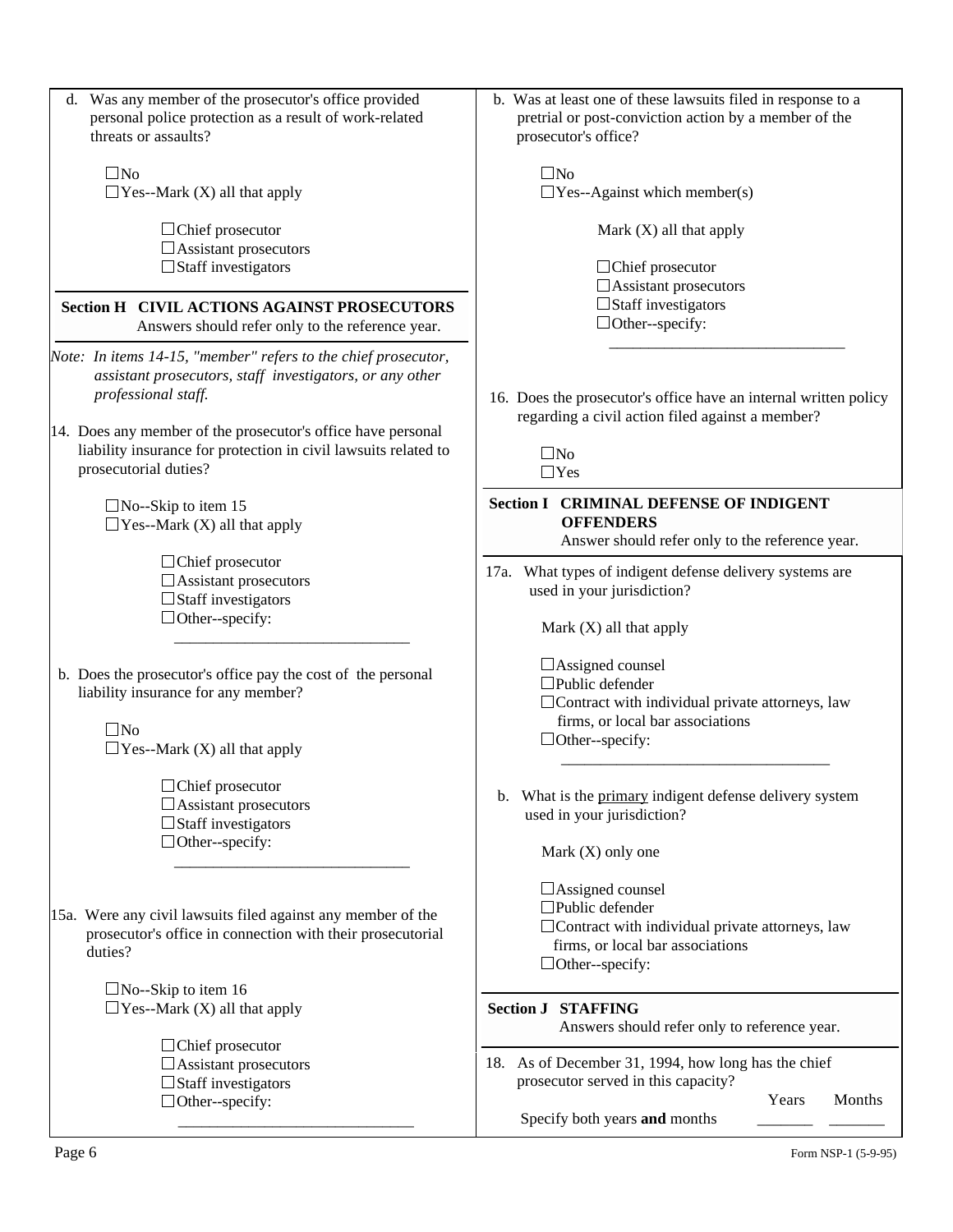*Note: Use the following definitions to complete item 19.* 

**Part-time** includes two or more people sharing one job (job sharing).

**Assistant prosecutor** refers to anyone who is a full- or part-time employee of the chief prosecutor, who is licensed to practice law, and who litigates cases. Excludes attorneys in non-litigating positions.

**Manager/supervisor** includes any attorneys in non-litigating, managerial, or supervisory positions.

|                                                                  | <b>Total district</b> |                     |
|------------------------------------------------------------------|-----------------------|---------------------|
|                                                                  | Number<br>Full-time   | Number<br>Part-time |
| Chief prosecutor                                                 |                       |                     |
| Assistant prosecutors                                            |                       |                     |
| Managers/supervisors                                             |                       |                     |
| Victim advocates                                                 |                       |                     |
| Legal services (e.g., law clerks,<br>paralegals)                 |                       |                     |
| Investigators (Include those on<br>contract)                     |                       |                     |
| Support staff (e.g., secretaries,<br>computer specialists, etc.) |                       |                     |
| Other-specify:                                                   |                       |                     |
|                                                                  |                       |                     |

# **Section K WORKLOAD STATISTICS**

Answers should refer only to the reference year.

*Note: Use the following definitions to complete item 20. If you can only provide estimates, please mark an asterisk (\*) next to your answers***.**

**Case**--A case refers to a defendant. A case with three defendants should be recorded as three cases but a case with one defendant with multiple charges should be counted as **one case**. If you are unable to provide defendant-based answers, specify in the "Notes" section on page 11 the method used to provide counts for item 20.

**Closed case**--Any case with a judgment of conviction, acquittal, or dismissal with or without prejudice, entered by the court.

**Felony case**--Use your State definition of felony. (See terminology on page 2.) Include as a felony case, any **defendant** who had a**t least one** felony **filing charge**.

**Felony case convicted as a felony**--Any case that started with felony charges and ended with a conviction of a felony offense.

**Misdemeanor case**--Any defendant who had only misdemeanor filing charges.

20. Complete the chart below by entering the following :

Total number of f**elony cases** closed

Number of f**elony cases** convicted

Number of **felony cases convicted as a felony**

Total number of **misdemeanor cases** closed

Number of **misdemeanor cases** convicted

**Please mark (X) if the data are unavailable**

#### **Section L FUNDING**

21a. What was the total budget of the office for **prosecutorial functions** in 1993 and 1994? (If fiscal year, please provide months.)

|           | Total budget | Fiscal year (months) |
|-----------|--------------|----------------------|
| $1993$ \$ |              |                      |
| 1994 \$   |              |                      |

 $\Box$ 

 b. Indicate the percent of funds provided to the prosecutor's office by each source below.

|                   | Percent of prosecutor's office funds |               |  |
|-------------------|--------------------------------------|---------------|--|
|                   | 1993                                 | 1994          |  |
| State government  | $\%$                                 | $\%$          |  |
| County government | $\%$                                 | $\%$          |  |
| City government   | $\%$                                 | $\%$          |  |
| Grants            | $\%$                                 | $\%$          |  |
| Other--specify:   | $\%$                                 | $\frac{0}{0}$ |  |

**Section M CRIMINAL HISTORY DATA**

Answers should refer only to reference year.

*Note: Adult criminal history data include juveniles prosecuted in criminal court. Juvenile delinquency history data refer to juvenile court proceeding and dispositions.*

**Total 100% 100%** 

22. Are adult criminal history data or juvenile delinquency history data normally of practical value to your office in  **adult** felony prosecutions?

> $\Box$ No--Skip to Section N  $\Box$  Yes--Mark (X) all that apply Adult criminal history data  $\Box$  Juvenile delinquency history data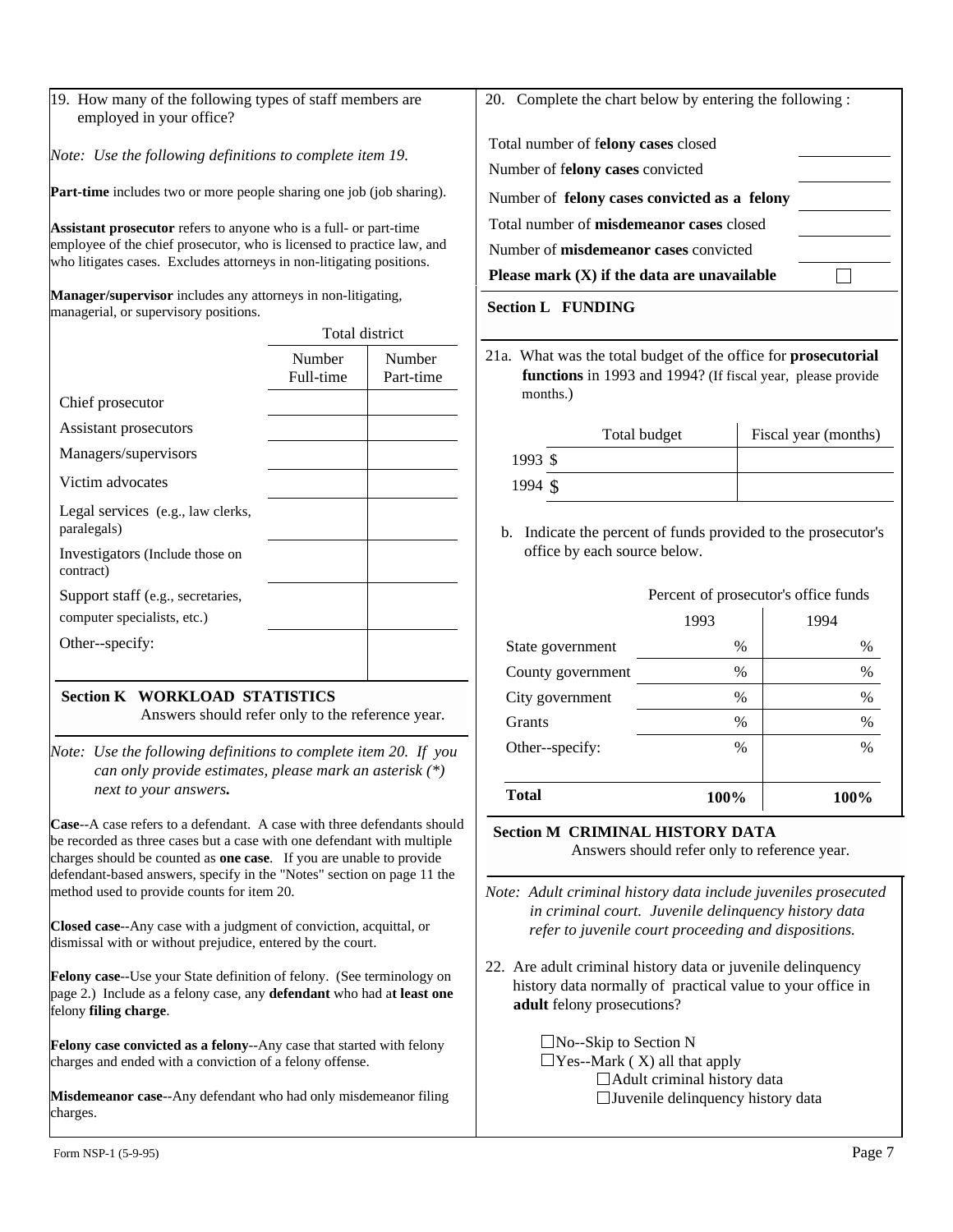| a. Indicate the kind(s), source(s), and use of criminal history                                                                                         |                           |          |
|---------------------------------------------------------------------------------------------------------------------------------------------------------|---------------------------|----------|
| information.                                                                                                                                            | Mark $(X)$ all that apply |          |
|                                                                                                                                                         | Adult                     | Juvenile |
| 1. Kind $(s)$ of information                                                                                                                            |                           |          |
| Arrest records                                                                                                                                          |                           |          |
| Disposition records                                                                                                                                     |                           |          |
| Probation reports                                                                                                                                       |                           |          |
| 2. Source(s) of information                                                                                                                             |                           |          |
| Your agency                                                                                                                                             |                           |          |
| State criminal history system                                                                                                                           |                           |          |
| <b>FBI's National Crime</b><br>Information Center (NCIC)                                                                                                |                           |          |
| Local police                                                                                                                                            |                           |          |
| Courts                                                                                                                                                  |                           |          |
| Other--specify:                                                                                                                                         |                           |          |
| 3. Stage(s) when used                                                                                                                                   |                           |          |
| At a bail hearing                                                                                                                                       |                           |          |
| When filing charges                                                                                                                                     |                           |          |
| At a preliminary hearing                                                                                                                                |                           |          |
| Transfer juvenile to criminal<br>court                                                                                                                  |                           |          |
| Pretrial negotiation                                                                                                                                    |                           |          |
| During trial                                                                                                                                            |                           |          |
| Sentencing                                                                                                                                              |                           |          |
| Other--specify:                                                                                                                                         |                           |          |
| b. Indicate problems with any of the above sources or kinds of<br>information, as well as areas where the practical value has<br>undergone improvement. | Mark $(X)$ all that apply |          |
|                                                                                                                                                         | Adult                     | Juvenile |
| 1. Problems                                                                                                                                             |                           |          |
| Older records lack complete<br>information (e.g., disposition)                                                                                          |                           |          |
| Records not updated                                                                                                                                     |                           |          |
|                                                                                                                                                         |                           |          |
| Records take too long to<br>retrieve                                                                                                                    |                           |          |
| Use of records restricted by<br>privacy regulations                                                                                                     |                           |          |
| Other--specify:                                                                                                                                         |                           |          |
|                                                                                                                                                         |                           |          |

| 2. Recent improvements              |  |
|-------------------------------------|--|
| More timely                         |  |
| More accurate                       |  |
| More complete                       |  |
| Fewer privacy restrictions          |  |
| Increased availability              |  |
| Other--specify:                     |  |
| <b>Section N - JUVENILE MATTERS</b> |  |

Answers should refer only to reference year.

23. Does your office handle the following types of juvenile cases?

Mark (X) all that apply

Abuse and neglect □Dependency review Noncriminal misdemeanors (status offenses such as runaways, incorrigibility, truancy, etc.) Delinquency cases Requests to transfer juveniles to criminal court □Other--specify:

Do not handle juvenile cases--Skip to Section O

\_\_\_\_\_\_\_\_\_\_\_\_\_\_\_\_\_\_\_\_\_\_\_\_\_\_\_\_\_\_\_\_\_\_\_\_\_

- 24. Does your office have a specialized unit that handles juvenile criminal cases (i.e., cases transferred to adult criminal court)?
	- $\square$ No Yes
- 25. What legal mechanisms exist in your jurisdiction to transfer a juvenile to criminal court?

Mark (X) all that apply

□ Statutory mandate: law requires certain offenses to be handled by criminal court

- □Prosecutor discretion: prosecutor has option to decide whether to file case in criminal court
- Juvenile court waiver: juvenile court decisionmaker decides case should be pursued in criminal court
- Offender request: juvenile offender requests criminal court processing

 **\_\_\_\_\_\_\_\_\_\_\_\_\_\_\_\_\_\_\_\_\_\_\_\_\_\_\_\_\_\_\_\_\_\_\_\_\_\_\_\_**

Other--specify: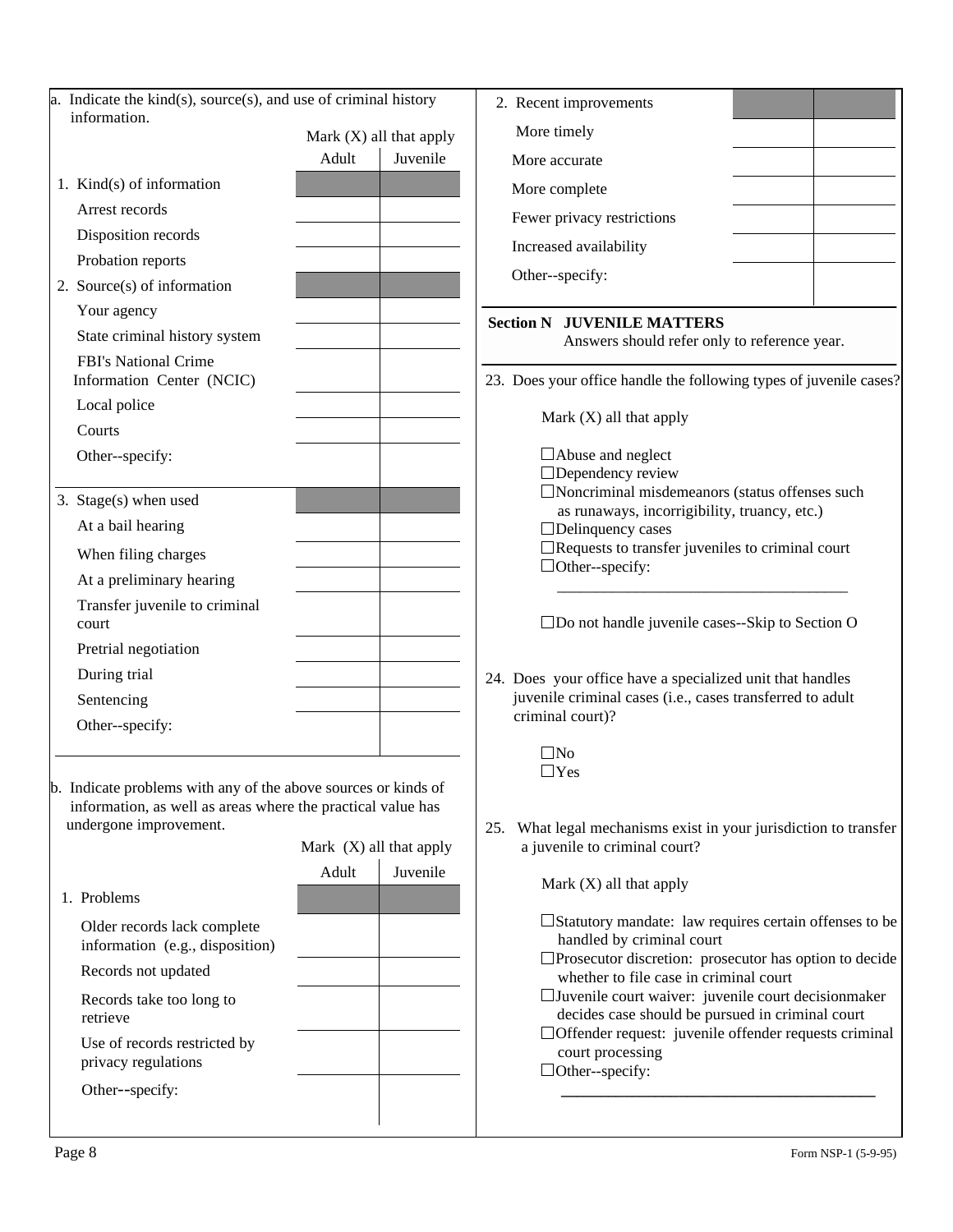| 26a. In 1994, did your office handle any juvenile cases that were<br>transferred to criminal court?                                                                                                                                                                                                                                                                                                      | <b>Section O REL</b><br><b>OTF</b>                                                                                                                                                                                                                                      |
|----------------------------------------------------------------------------------------------------------------------------------------------------------------------------------------------------------------------------------------------------------------------------------------------------------------------------------------------------------------------------------------------------------|-------------------------------------------------------------------------------------------------------------------------------------------------------------------------------------------------------------------------------------------------------------------------|
| $\Box$ No--Skip to item 27                                                                                                                                                                                                                                                                                                                                                                               | Ansv                                                                                                                                                                                                                                                                    |
| $\Box$ Yes--How many? _________________cases<br>b. What type(s) of cases were transferred to criminal court?                                                                                                                                                                                                                                                                                             | 29. Does your j<br>of the follow                                                                                                                                                                                                                                        |
| Note: If you can only provide estimates, please mark an asterisk<br>(*) next to your answers. Please mark $(X)$ if the data are<br>not available but you have had transfers for the specific<br>offense.<br>Number of cases transferred<br>Type of case:<br>Murder, non-negligent<br>manslaughter<br>Forcible rape<br>Aggravated assault<br>Robbery<br><b>Burglary</b><br>Larceny<br>Auto theft<br>Arson | Mark $(X)$<br>$\Box$ Crisis<br>$\Box$ Persor<br>$\Box$ Couns<br>$\Box$ Victin<br>$\Box$ Witne<br>$\Box$ Victin<br>$\Box$ Witne<br>$\Box$ Referr<br>$\Box$ Orient<br>$\Box$ Victin<br>$\square$ Public<br>$\Box$ Victin<br>$\Box$ Proper<br>$\Box$ Victin<br>$\Box$ None |
| Drug offenses<br><u> 1989 - Johann Barbara, martin amerikan basar da</u><br>Weapon offenses<br>Other offenses--<br>specify:                                                                                                                                                                                                                                                                              | 30.<br>Does your o<br>about availa<br>$\square$ No                                                                                                                                                                                                                      |
| Does your office have written guidelines about the transfer<br>27.<br>of juveniles to criminal court?<br>$\mathsf{No}$<br>$\Box$ Yes                                                                                                                                                                                                                                                                     | $\Box$ Yes--I<br>31.<br>Does your o<br>victims or v<br>assaulted?                                                                                                                                                                                                       |
| 28. What sentencing options exist in your jurisdiction for<br>juveniles convicted in criminal court? The felony<br>court may impose:<br>Mark $(X)$ for all that apply<br>$\Box$ Adult sanctions only<br>$\Box$ Juvenile sanctions only<br>□Blended sentence of adult and juvenile sanctions                                                                                                              | $\square$ No<br>$\Box$ Yes--I                                                                                                                                                                                                                                           |

# **SECTIONSHIPS WITH VICTIMS AND HER PERSONS AIDING PROSECUTION** wers should refer only to reference year.

urisdiction require your office to provide any wing services to victims?

 $\lambda$ ) all that apply

intervention nal advocacy seling n notification and/or alert ess notification and/or alert n escort ess escort ral tation to court procedures n compensation procedures education n restitution assistance rty return n impact statement assistance

of the above

office normally provide victims information able protections from intimidation?

> Mark  $(X)$  to only one  $\Box$  Upon victim request only Not dependent upon victim's request

office provide security or assistance for witnesses in felony cases who are threatened or

# Mark  $(X)$  all that apply

| $\Box$ Temporary relocation<br>$\Box$ Police protection       |
|---------------------------------------------------------------|
| $\Box$ Seek high bail against accused                         |
| $\square$ Seek increased penalties for obstruction-of-        |
| justice offenses                                              |
| $\Box$ Provide separate courtroom waiting area                |
| $\Box$ Provide safe transportation to and from court          |
| $\Box$ Provide inmates who testify with protective<br>custody |
| $\Box$ Other--specify:                                        |
|                                                               |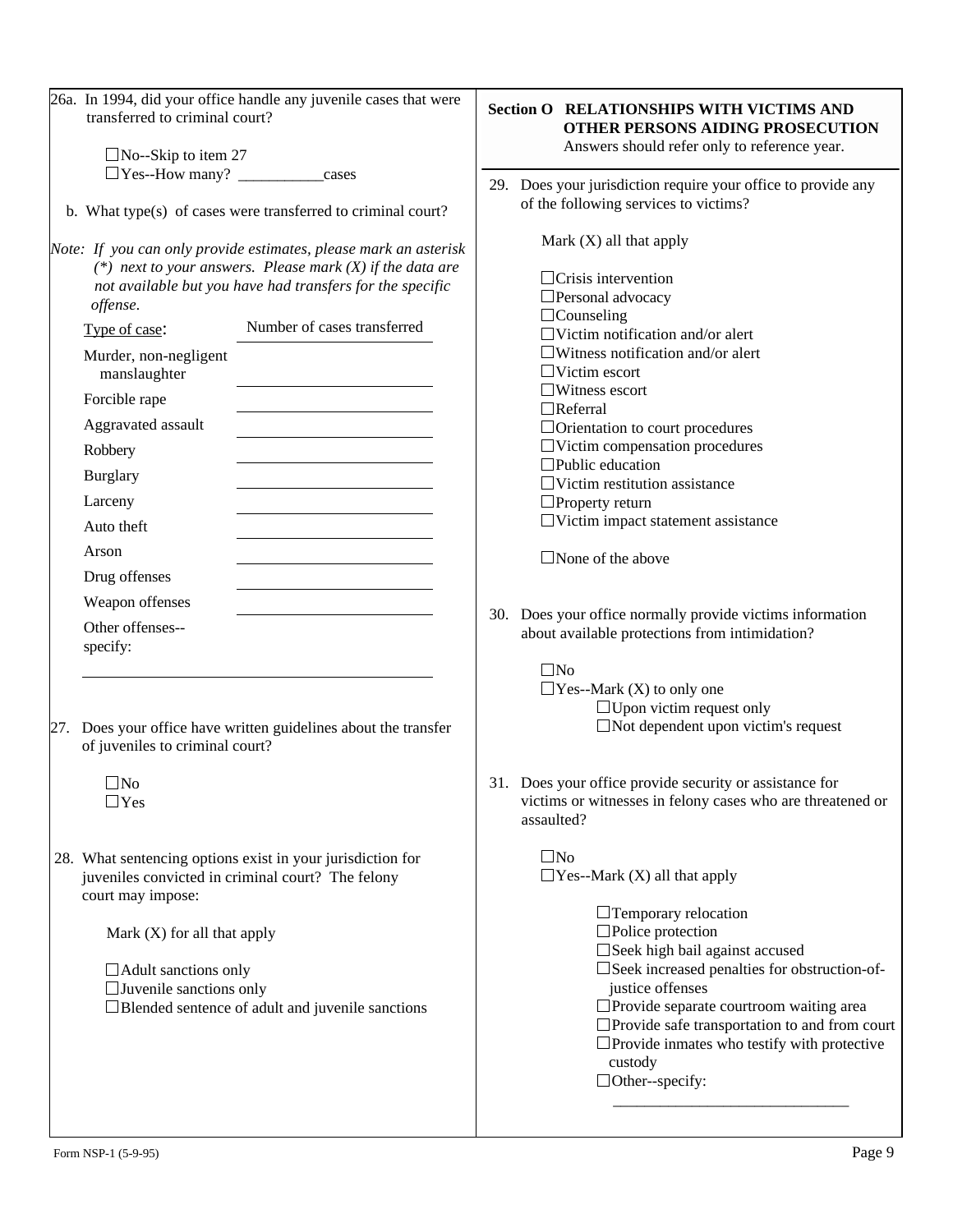| <b>Section P COMPUTERIZATION</b><br>Answers should refer only to reference year.                                                                                                                                                                                                                                                   | <b>Section Q COMMUNITY LEADERSHIP</b><br>Answers should refer only to reference year.                                                                                                                                                                                                                                                                                                                                                 |
|------------------------------------------------------------------------------------------------------------------------------------------------------------------------------------------------------------------------------------------------------------------------------------------------------------------------------------|---------------------------------------------------------------------------------------------------------------------------------------------------------------------------------------------------------------------------------------------------------------------------------------------------------------------------------------------------------------------------------------------------------------------------------------|
| 32. Does the prosecutor's office use any computerized systems?<br>$\Box$ No--Skip to Section Q<br>$\Box$ Yes<br>Mark $(X)$ all that apply for each item in this section<br>a. Office management<br>$\Box$ Employment records<br>$\Box$ Budgeting<br>$\square$ Expenditures<br>$\Box$ Caseload statistics<br>$\Box$ Other--specify: | 34. Has any prosecutor in your office been a member of a<br>multi-jurisdictional task force(s)?<br>$\square$ No<br>$\Box$ Yes--Mark (X) all that apply<br>$\Box$ Gangs<br>$\Box$ Juvenile delinquents<br>$\Box$ Drugs<br>$\Box$ Firearms<br>$\Box$ Organized crime<br>$\Box$ Health care fraud<br>$\Box$ Crime prevention (e.g., PACT, Weed & Seed)                                                                                   |
| b. Individual criminal matters<br>$\Box$ Processing/outcome evidence about cases<br>$\Box$ Arrest information about individuals<br>$\Box$ Adult criminal history records<br>$\Box$ Juvenile criminal history records<br>$\Box$ Other--specify:                                                                                     | $\Box$ Other--specify:<br>35. Has the prosecutor's office established any of the<br>following?<br>Mark $(X)$ all that apply                                                                                                                                                                                                                                                                                                           |
| Case-management use by attorneys<br>$c_{\cdot}$<br>$\Box$ Court dates<br>$\square$ Subpoenas<br>$\Box$ Witnesses<br>$\square$ Physical evidence<br>$\Box$ Discovery requests<br>$\Box$ Form or letter preparation<br>$\Box$ Pre-written motions<br>$\Box$ Jury instructions<br>$\Box$ Other--specify:                              | $\Box$ Community or neighborhood prosecution program<br>□ School-based crime prevention program<br>$\Box$ Community coalition<br>$\Box$ Juvenile diversion program<br>$\Box$ Truancy prevention program<br>36a. Is the prosecutor's office involved with any<br>community-based drug abuse programs?<br>$\Box$ No<br>$\Box$ Yes--Mark (X) all that apply                                                                              |
| Is your office part of an integrated computerized system with<br>33.<br>other criminal justice agencies?<br>$\square$ No<br>$\Box$ Yes--Mark (X) all that apply<br>$\Box$ Law enforcement<br>$\Box$ Courts<br>$\Box$ Pretrial services agency<br>$\Box$ Public defender<br>$\Box$ Corrections<br>$\Box$ Other--specify:            | $\Box$ Prevention<br>$\Box$ Treatment<br>$\Box$ Education<br>$\Box$ Other--specify:<br>b. Is the prosecutor's office involved with the funding of this<br>project(s) through asset forfeiture, operating budget,<br>or soliciting funds from nongovernmental sources?<br>$\square$ No<br>$\Box$ Yes--Mark (X) all that apply<br>□ Asset forfeiture<br>$\Box$ Operating budget<br>$\square$ Soliciting funds<br>$\Box$ Other--specify: |